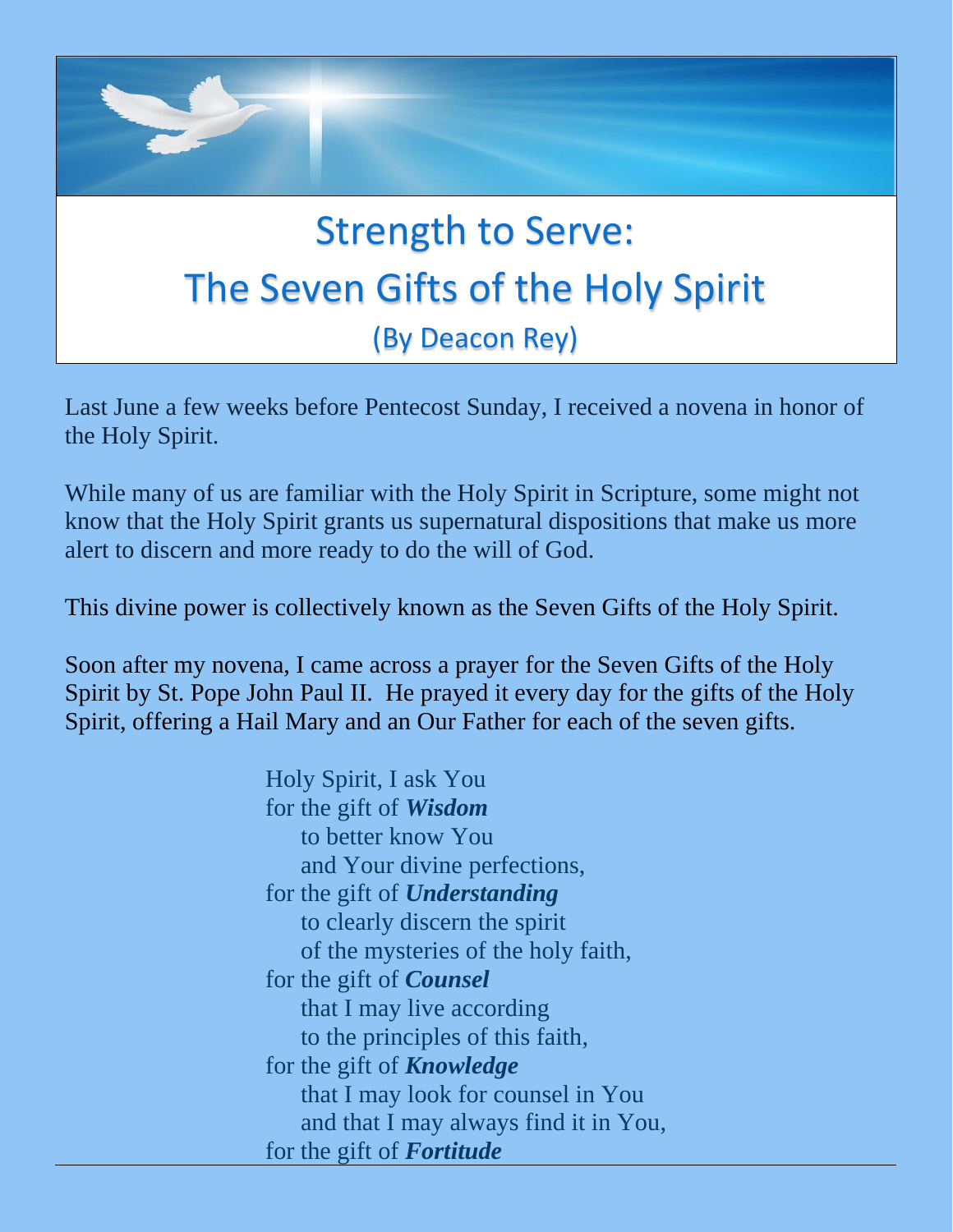that no fear or earthly preoccupations would ever separate me from You, for the gift of *Piety* that I may always serve Your Majesty with a filial love, for the gift of the *Fear of the Lord* that I may dread sin, which offends You, O my God.

These seven special gifts are rooted in a prophecy from Isaiah (Isa 11:2-3) about the promised Messiah.

Here are some descriptions to help you understand the meaning of these gifts:

| <b>Wisdom</b>                              | With the gift of wisdom, we see God at work in our life and<br>in the world. For the wise person, the wonders of nature,<br>historical events, and the ups and downs of our life take on a<br>deeper meaning and purpose. It is the gift of Wisdom that<br>strengths our faith, fortifies hope, perfects charity, and<br>promotes the practice of virtue in the highest degree. Wisdom<br>is the fullest expression of the gift of knowledge and<br>understanding. |
|--------------------------------------------|--------------------------------------------------------------------------------------------------------------------------------------------------------------------------------------------------------------------------------------------------------------------------------------------------------------------------------------------------------------------------------------------------------------------------------------------------------------------|
| <b>Understanding</b>                       | With the gift of understanding, we comprehend how we need<br>to live as a follower of Jesus Christ. A person with<br>understanding is not confused by all the conflicting messages<br>in our culture about the right way to live. The gift of<br>understanding enables us to penetrate the inner meaning of<br>revealed truths and through them to be restored to newness of<br>life.                                                                              |
| <b>Counsel or</b><br><b>Right Judgment</b> | With the gift of Counsel (or Right judgment), we know the<br>difference between right and wrong, and we choose to do<br>what is right. A person with right judgment avoids sin and<br>lives out the values taught by Jesus. The gift of Counsel<br>endows the soul with supernatural prudence, enabling it to<br>judge promptly and rightly what must done, specially in<br>difficult circumstances.                                                               |